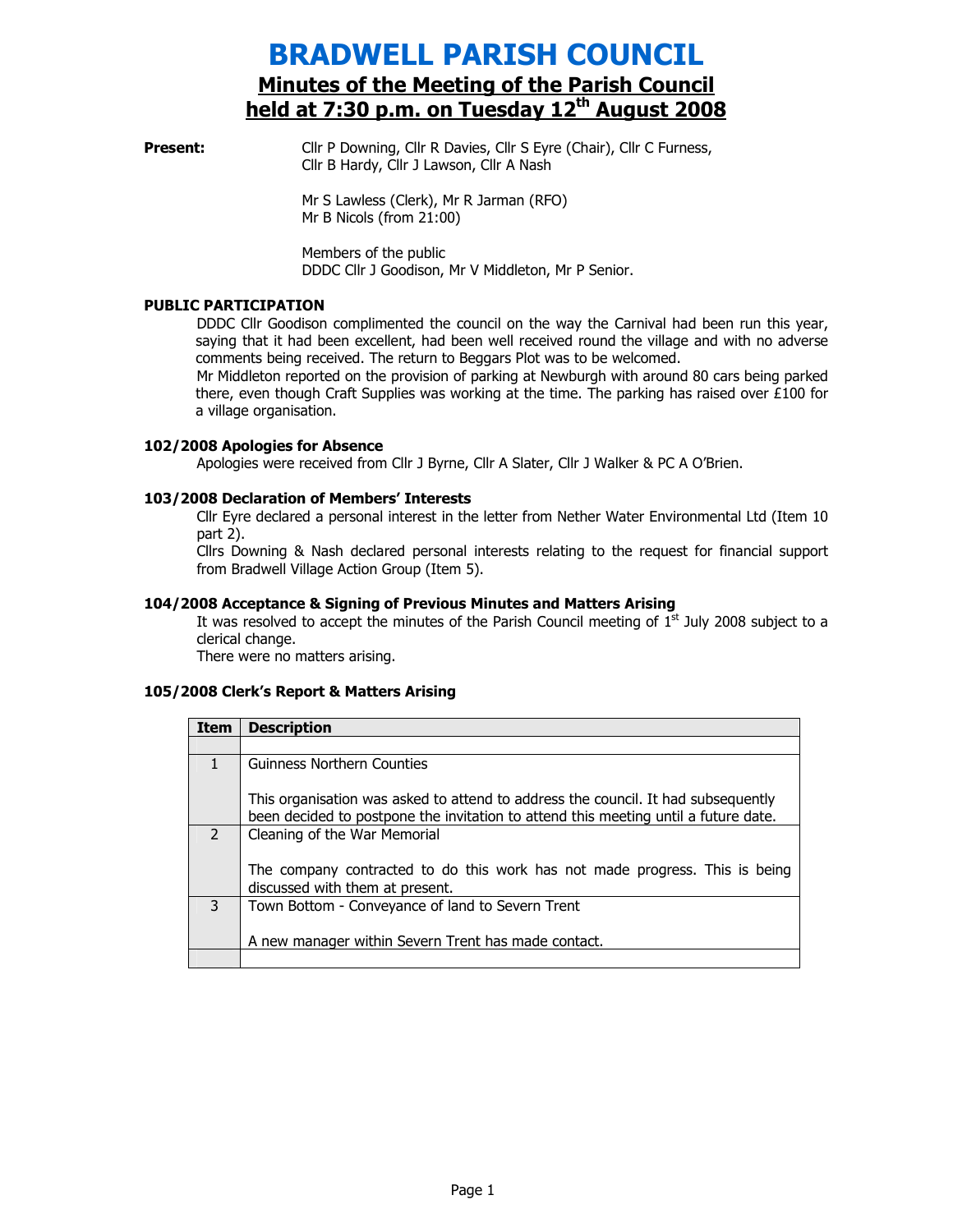## Authorisations for Approval

|                | <b>Payee</b>                  | <b>Amount</b><br>(E) | <b>Purpose</b>                       |
|----------------|-------------------------------|----------------------|--------------------------------------|
|                |                               |                      |                                      |
| 1              | Mr S Lawless                  | 633.48               | Clerk's salary, allowances and       |
|                |                               |                      | expenses                             |
| 2              | Mr R Jarman                   | 260.77               | RFO's salary, allowances and         |
|                |                               |                      | expenses                             |
| 3              | Mrs J Jewel                   | 201.13               | Youth Centre Co-ordinator salary     |
| $\overline{4}$ | Mrs S Wharton                 | 42.00                | Youth Centre Cleaner salary          |
| $\overline{5}$ | Brian Nicols Gas Services Ltd | 305.00               | Caretaking services & footpath       |
|                |                               |                      | maintenance                          |
| 6              | Mr A Samwell                  | 20.00                | Bus shelter cleaning (July & August) |
| 7              | Wm Eyre & Sons                | 96.30                | Caretaking materials                 |
| 8              | P & A Hodges                  | 23.84                | Youth Centre stationery              |
| 9              | <b>Viking Direct</b>          | 48.41                | Printing & Stationery                |
| 10             | Mr C Furness                  | 27.90                | <b>Travel Expenses</b>               |
| 11             | Argos Extra                   | 104.94               | Youth Centre equipment               |
| 12             | Andy Plant                    | 64.80                | Bedding Plants for Village Tubs      |
| 13             | Gillian Nowell FCA            | 200.00               | <b>Internal Audit fee</b>            |
| 14             | <b>Bradwell Memorial Hall</b> | 12.00                | Room Hire in hall                    |
| 15             | Harrison's Packaging          | 46.99                | Doggie Poop Scoop bags               |
| 16             | <b>BT</b>                     | 51.15                | Youth Centre - telephone service     |
|                | <b>Cheques processed</b>      |                      |                                      |
|                | between meetings              |                      |                                      |
| 17             | Mr J Frith                    | 80.00                | Caretaking services                  |
| 18             | The Well Dressed Band         | 225.00               | Carnival Cheques - Band              |
| 19             | Dave Brennan                  | 400.00               | Carnival Cheques - Band              |
| 20             | The Billerettes               | 100.00               | Carnival Cheques - Entertainers      |
| 21             | St John Band                  | 250.00               | Carnival Cheques - Band              |
| 22             | <b>Garry Helliwell</b>        | 175.00               | Carnival Cheques - Kids Entertainer  |
| 23             | Castleton Silver Band         | 50.00                | Carnival Cheques - Band              |
| 24             | <b>Tony Lewis</b>             | 1600.00              | Carnival Cheques - Band              |
| 25             | <b>Rex Walton</b>             | 300.00               | Carnival Cheques - PA system         |
| 26             | Drawn in Cash                 | 200.00               | Carnival Cheques - YC BBQ            |
|                |                               |                      |                                      |
|                | <b>TOTAL</b>                  | £5,518.71            |                                      |
|                |                               |                      |                                      |

## Late arriving Invoices

|   | <b>Payee</b>         | <b>Amount</b><br>(£) | <b>Purpose</b>               |
|---|----------------------|----------------------|------------------------------|
|   |                      |                      |                              |
|   | <b>HMRC</b>          | 303.35               | <b>PAYE Suspense Account</b> |
| 2 | J Frith maintenance  | 50.00                | Peace Gardens Maintenance    |
| 3 | High Peak Heating    | 135.26               | PC Maintenance - £122.72     |
|   |                      |                      | YC Supplies - £12.54         |
| 4 | <b>Viking Direct</b> | 88.19                | Office Stationery for RJ     |
|   |                      |                      |                              |
|   | <b>TOTAL</b>         | £576.80              |                              |
|   |                      |                      |                              |

It was resolved to authorise the above financial transactions.

#### Other Financial Matters

Mr Jarman presented the 2007 / 2008 accounts following the audit by the Internal Auditor. The auditor's view was that the accounts were in good order and that we provide more detail than is required by the External Auditor. Mr Jarman then discussed a) the Income & Expenditure account and b) the Balance Sheet highlighting the main points of interest. The Annual Return, which states that the council is happy with the accounts and the process of preparation, was then signed by the Cllr Eyre and Mr Jarman.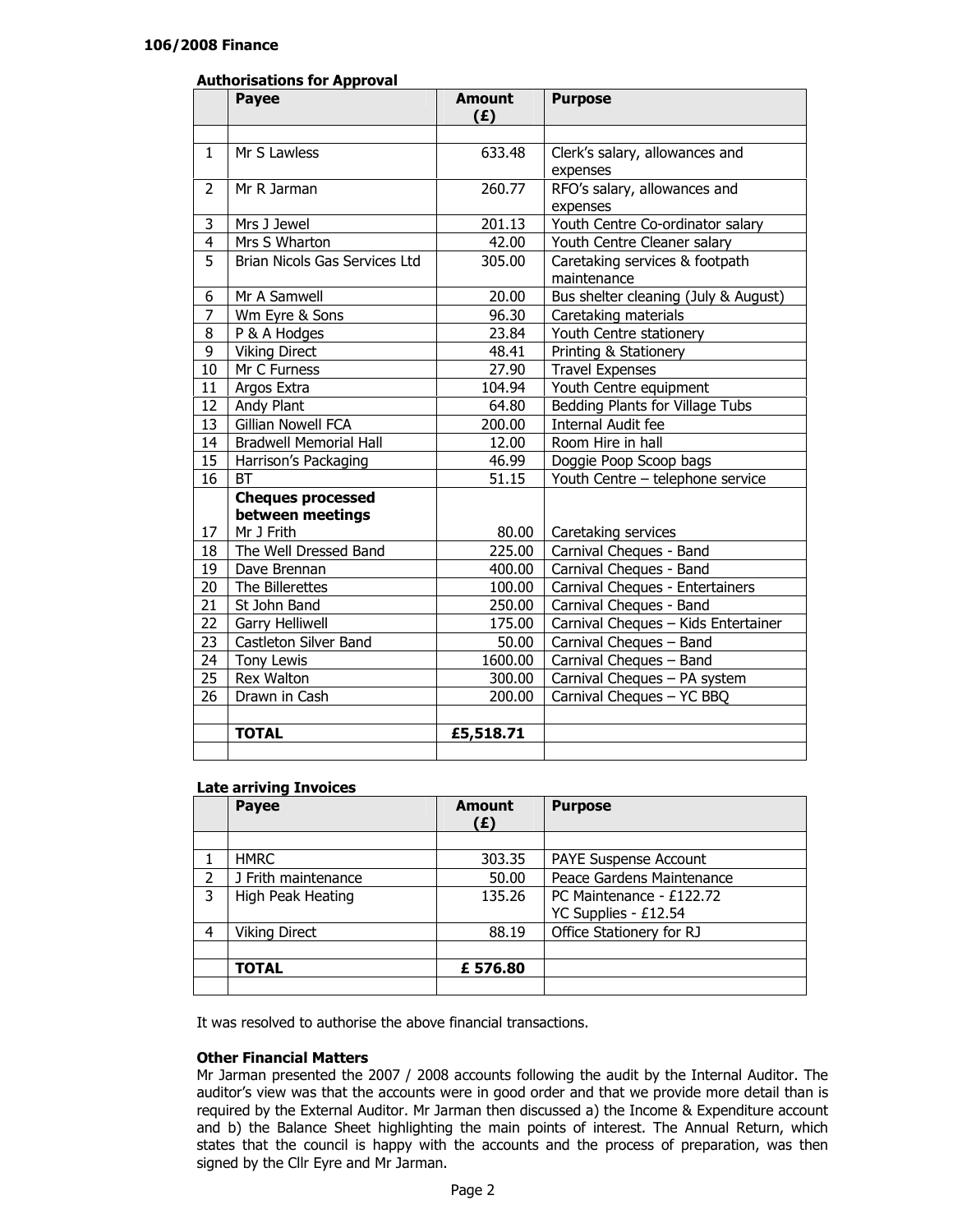Mr Jarman has provided estimates of replacement values for the Youth Centre PCs and bus shelters to the insurance company but has not yet received a quotation. He would progress this for the next meeting.

It was noted that the Halifax Bank has withdrawn their high interest account. It was then resolved to retain the council reserves in the Professionals account.

The application from Bradwell Village Action Group for a  $E360$  grant towards the cost of printing the council's column in Bradwell News was considered. It was resolved to pay £360 to this group. It was also resolved to include this expense as an annual Administration cost in the council budget.

The invoice from E. Spencer & Sons (£70.50) for emergency work on Beggars Plot electric supply was considered. This had been agreed from the Clerk's emergency fund. It was resolved to authorise this payment. It was also resolved to re-instate the Clerk's Emergency fund back to £500.

## 107/2008 Parish Council Processes

The recommendations of the Youth Centre committee that

- a) The Terms of Reference should be amended to set the quorum for meetings to 4 members of which a minimum of 2 must be council members, and
- b) To specify that CRB checks should be refreshed every 3 years,

were considered.

It was resolved to approve recommendation a).

In the light of recent information, it was resolved that the CRB checks should be refreshed every two years.

No updates have been received from DDDC about what expenses were available to council members. The Clerk is to report when a decision has been received from DDDC.

#### 108/2008 Village Issues / Initiatives

No update was available on the running of Carnival 2008.

Cllr Furness provided a general update on progress with the Newburgh proposals. A meeting had taken place to discuss the setting up of a Community Interest Company (CIC) to hold assets on behalf of the village. It might be possible to obtain a Housing Corporation grant for the affordable housing development. If a Housing Association is to be involved in managing the affordable housing, then some form of selection process will be required. However, the Planning Application has been delayed until October. Once the Planning Application is submitted, the council would like to consult with the village. It was resolved to convene a working group of Cllrs Downing, Furness, Lawson and Nash to recommend how this consultation should be managed. The Clerk was asked to contact DDDC & PDNPA to obtain information for this group.

Cllr Furness gave a general update on progress with the adverse possession of the land at Dale End. Quotes for tidying the tress on the plot had been received and we await the response from the Duchy of Lancaster.

No report was available from Derbyshire Constabulary. The Clerk was asked to write a letter to ensure reports are routinely available in future.

#### 109/2008 Playing Fields & Village Caretaking

B Nicols gave his report on his caretaking activities. He has completed the strimming of the paths, has tidied up ready for the Carnival and has carried out some of the repairs identified in the RoSPA report. The water level has prevented him from repairing the brook wall adjacent to the Town Bottom Playing Field. It was decided not to convene meetings of the Playing Field committees to review the RoSPA report, but that the Clerk / Caretaker should address the matters raised.

The need for replacement council benches around the village and the verbal offer from a resident to fund a bench in Smalldale were considered. Cllr Furness is to include an item in his report in Bradwell News. Cllr Downing is to provide information about metal benches used at Carsington, and the Clerk is to price appropriate benches.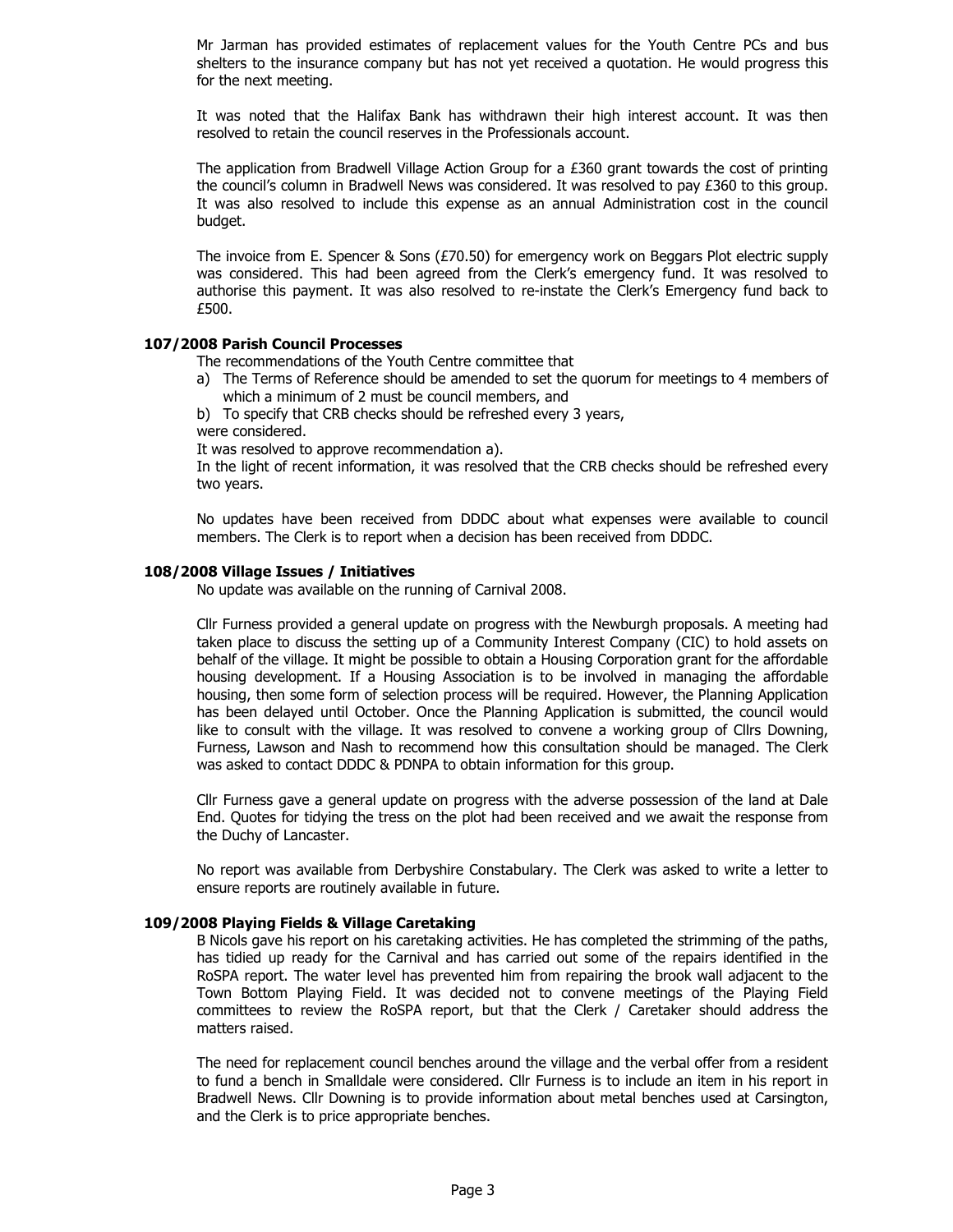The offer of a 'monkey puzzle' tree from a resident was considered. It was decided that the Clerk should write to the resident advising him to contact DCC Highways to obtain permission to plant the tree in a highways verge on Edge Lane.

## 110/2008 Highways, Rights of Way & Open Spaces

Cllr Furness provided an update on progress of the possible Traffic Regulation Order for Brough Lane. The working group has met and written a letter to PDNPA. We await to see if the lanes are on the PDNPA agenda for the  $12<sup>th</sup>$  September meeting. It was resolved that Cllr Furness plus another member should represent the council at that meeting.

The DCC letter regarding the Proposed Stopping Up Order outside the 5 houses adjacent to 'The Shoulder' was considered. It was decided to refer this matter to the Rights of Way committee to recommend back to the next council meeting. The Clerk is to invite DCC Highways to attend the Rights of Way meeting.

## 111/2008 Planning Applications

| <b>Type</b> | Date of<br>Application<br><b>Notice</b> | Reference        | Property                                                                  | Summary                                                                                                                                               |
|-------------|-----------------------------------------|------------------|---------------------------------------------------------------------------|-------------------------------------------------------------------------------------------------------------------------------------------------------|
|             |                                         |                  |                                                                           |                                                                                                                                                       |
| <b>New</b>  | 11/07/08                                | NP DDD 0708 0649 | Co-operative<br>Retail Services<br>Ltd,<br>Netherside,<br><b>Bradwell</b> | Erection of sign on Front Elevation                                                                                                                   |
|             |                                         |                  |                                                                           |                                                                                                                                                       |
| Reviewed    | 18/06/08                                | NP DDD 0608 0526 | Outlands Head<br>House,<br>Outlands,<br><b>Bradwell</b>                   | Proposed erection of underground<br>garage. The council supports this<br>application, but notes that it could<br>be over-development.                 |
| Reviewed    | 10/07/08                                | NP DDD 0708 0587 | 8, Gore Lane,<br><b>Bradwell</b>                                          | Side extension and new driveway.<br><b>The</b><br>council<br>objects<br>this<br>to<br>application and notes that it is too<br>large & not in keeping. |
|             |                                         |                  |                                                                           |                                                                                                                                                       |
| Granted     | 29/04/08                                | NP DDD 0408 0369 | Ursa<br>House,<br>Hill<br>Head,<br><b>Bradwell</b>                        | Extension to existing garage. The<br>council supports this application.                                                                               |
| Granted     | 07/05/08                                | NP DDD 0508 0381 | Stone<br>Well<br>Hill<br>House,<br>Head,<br><b>Bradwell</b>               | Extension to dwelling and erection<br>of garage. The council supports this<br>application.                                                            |
|             |                                         |                  |                                                                           |                                                                                                                                                       |
| Appeal      | 17/01/08                                | NP DDD 0108 0040 | Springfield,<br><b>The</b><br>Hills,<br><b>Bradwell</b>                   | Alterations & extension to create a<br>four bedroom house.                                                                                            |
|             |                                         |                  |                                                                           |                                                                                                                                                       |

The above planning application were noted.

The letter from Nether Water Environmental Ltd (NWEL) asking for the council to write to the PDNPA in support of them against the permanent stop notice was considered.

Cllr Eyre left the room and Cllr Furness chaired the meeting for this agenda item.

Cllr Furness reported that he and the Clerk had met with Mr Sidebottom of NWEL. It was agreed that NWEL must appeal against the PDNPA before the council can act. The Clerk is to clarify the position with PDNPA. If NWEL has not appealed then the Clerk is to do nothing, but if NWEL has appealed, then the Clerk is to write to PDNPA to support NWEL on the grounds of continued employment and full re-instatement of the quarry.

Cllr Eyre then returned to the meeting and took the chair.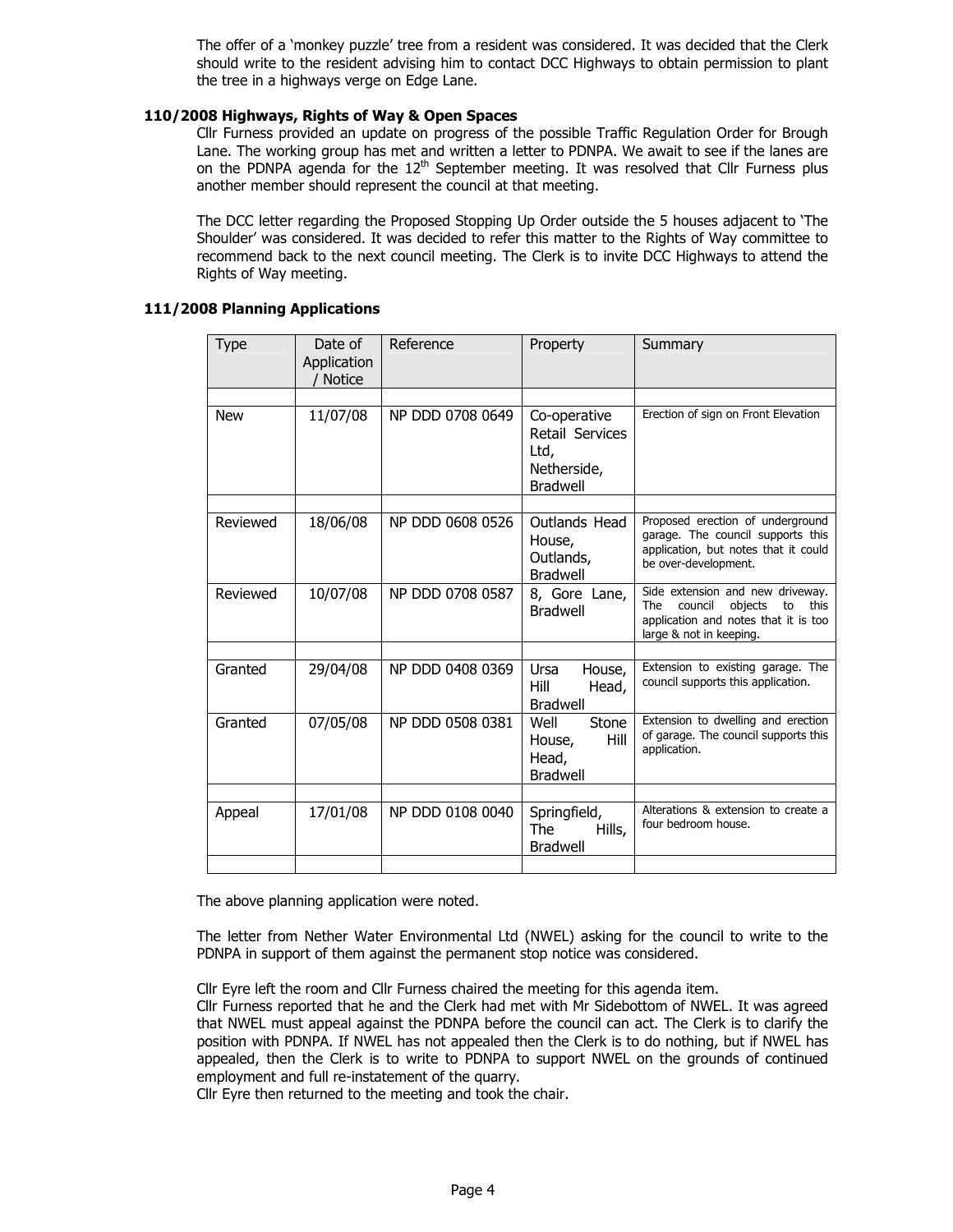## 112/2008 Reports From Council Representatives On Outside Bodies / Attendance at External Meetings / Relationships with Local Authorities & Other Bodies

## Reports from members who attended these planned meetings:

| <b>Date</b> | Event                                                              | <b>Council</b><br><b>Representative(s)</b> |
|-------------|--------------------------------------------------------------------|--------------------------------------------|
|             |                                                                    |                                            |
| 01/07/08    | Open Spaces Society AGM<br>Friends House, Euston Rd, London. 11:00 |                                            |
|             |                                                                    |                                            |

## Future Meetings:

| <b>Date</b> | <b>Event</b>                                             | <b>Council</b><br><b>Representative(s)</b> |
|-------------|----------------------------------------------------------|--------------------------------------------|
|             |                                                          |                                            |
| 06/09/08    | $DAIC - AGM$                                             |                                            |
|             | Council Chamber, County Hall, Matlock at 11:00           |                                            |
| 11/09/08    | DDDC - Safer Derbyshire Dales/'Drugs Issues & Solutions' |                                            |
|             | Committee Room, Town Hall, Bank Road, Matlock            |                                            |
|             | $10:00 - 12:30$ Workshop                                 |                                            |
| 13/09/08    | PDNPA - Parishes' Day                                    |                                            |
|             | Chapel-en-le-Frith High School, Long Lane,               |                                            |
|             | Chapel-en-le-Frith.                                      |                                            |
|             | Starts with Peak Park Parishes' Forum AGM at 09:30 &     |                                            |
|             | continues until 16:00.                                   |                                            |
|             |                                                          |                                            |

If a member wishes to attend any of these meetings, please inform the Clerk.

# 113/2008 Publications / Information Received

## Communications for Decision:

| Date of            | Description                                                                     |  |  |
|--------------------|---------------------------------------------------------------------------------|--|--|
| <b>Information</b> |                                                                                 |  |  |
|                    |                                                                                 |  |  |
| 02/07/08           | DCC - Nominations for 'Excellence in the Community Awards'                      |  |  |
|                    | Pass document to Cllr Nash                                                      |  |  |
| 05/07/08           | DDDC - Nominations for 'Sports Awards'                                          |  |  |
|                    | No action                                                                       |  |  |
| 05/07/08           | DDDC – Nominations requested for management committee for the                   |  |  |
|                    | Handyvan Service                                                                |  |  |
|                    | No Action                                                                       |  |  |
| 05/07/08           | DDDC - IRP request views on payment of allowances                               |  |  |
|                    | No Action                                                                       |  |  |
| 11/07/08           | CRP - Does PC wish to continue involvement with Partnership?                    |  |  |
|                    | It was resolved that Cllr Furness should represent the council on this body.    |  |  |
| 15/07/08           | Darley Dale - Offers invited for Disposal of Community Building                 |  |  |
|                    | (wooden, hall, toilets, kitchen, function room, other room & store)             |  |  |
|                    | No Action                                                                       |  |  |
| 15/07/08           | DALC - Circular 28 - DALC President - Nominations requested                     |  |  |
|                    | No Action                                                                       |  |  |
| 21/07/08           | DALC – Circular 31 – Moving the Date of the English Local Government            |  |  |
|                    | Elections to the Date of the European Parliament Elections in 2009              |  |  |
|                    | No Action                                                                       |  |  |
| 05/08/08           | $HVC$ – Request for members to join their $50th$ Anniversary Steering committee |  |  |
|                    | No Action                                                                       |  |  |
|                    |                                                                                 |  |  |